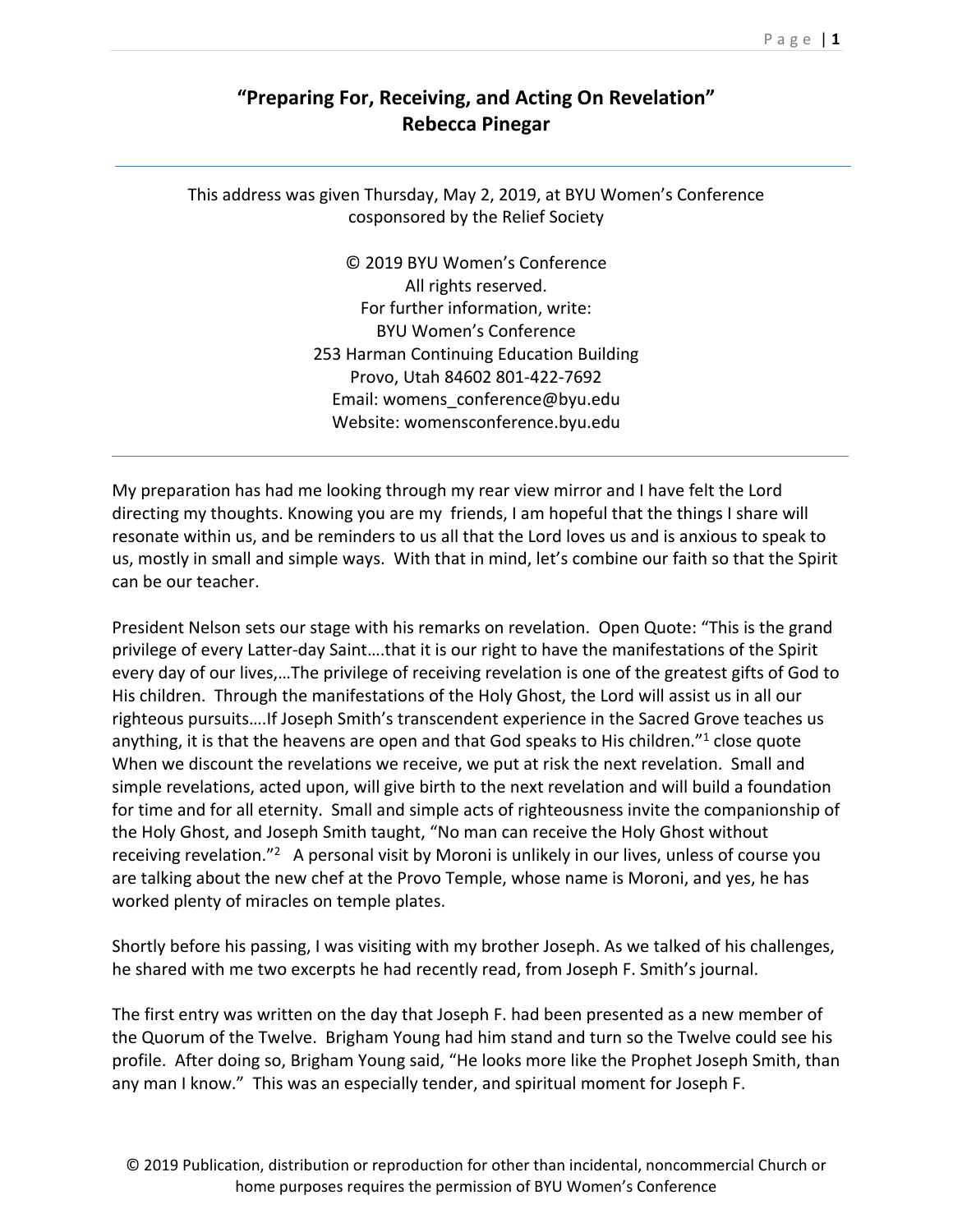After reading this entry in Joseph F's journal, my brother turned the page and read from the next day. The entry simply said: "spent the day gathering the cows." My brother and I then talked about how occasionally we have a spiritual high and treasure it. More often, we spend the day 'gathering the cows', a plentiful, necessary and real part of life. We mustn't discount these days. They are our opportunity to act upon simple promptings, which over time build a powerful foundation.

When I was a small child, and it was my turn to give what was then called a 2 % minute talk, the routine went something like this: I would come home and announce that I had a talk to give; then, my father would sit down at his Remington, manual typewriter and in a minute or two type out my talk. It fit on one side of a piece of cardstock about 5 by 8 ½ inches. The talk was essentially the same each time I spoke. It was about Joseph Smith and the first vision. This routine continued through my young life. I sometimes felt embarrassed that my talk was always the same.

When I was 8 years old, I found myself in fast and testimony meeting, sitting half way down the chapel on the right‐hand side. I stood to bear my testimony, and there in the middle of the chapel, I started to talk about the only thing I had ever talked about in church, the prophet Joseph Smith. As I did, the Spirit just filled up my young body. I don't think I quite understood what had happened at the time, but that experience was a foundation that I can neither forget nor cast away. It has carried me through some confusing times and has repeated itself and lifted me more times than I can count.

I cannot thank my father enough for preparing me for that revelation. Joseph Smith is a revealer of Christ, who is a revealer of God. Everything that is good in my life rests on that knowledge.

I have long felt what President Nelson said in his talk on revelation: "The prophet Joseph Smith **set a pattern** for us to follow in resolving our questions."3 Let's highlight a few of these **patterns,** that when woven into our lives can be vibrant and strong.

**The first pattern is: seeking revelation may involve us in a war** (thought I'd start by cheering you up). When Joseph wanted to know what church to join, he found himself "in the midst of [a] war of words and tumult of opinion ..."<sup>4</sup> Listen to some of the questions he describes and see if they resemble some of our own. "…I often said to myself: what is to be done? Who of all these parties are right, or are they all wrong together? If any one of them be right, which is it, and how shall I know?"5

The war Joseph fought was a variant of the war we all fought in the premortal world. In that war, we overcame Satan "by the blood of the Lamb," by "the word of [our] testimony,"<sup>6</sup> and by our worship of God as our Eternal Father and our acceptance of His plan,<sup>7</sup> championed by Christ, the Lamb, who is our Advocate with the Father.<sup>8</sup>

When we fought that war of words, we were articulate as President Kimball has encouraged us to be here, so we could clearly express how {we} felt about something and why."<sup>9</sup> With all our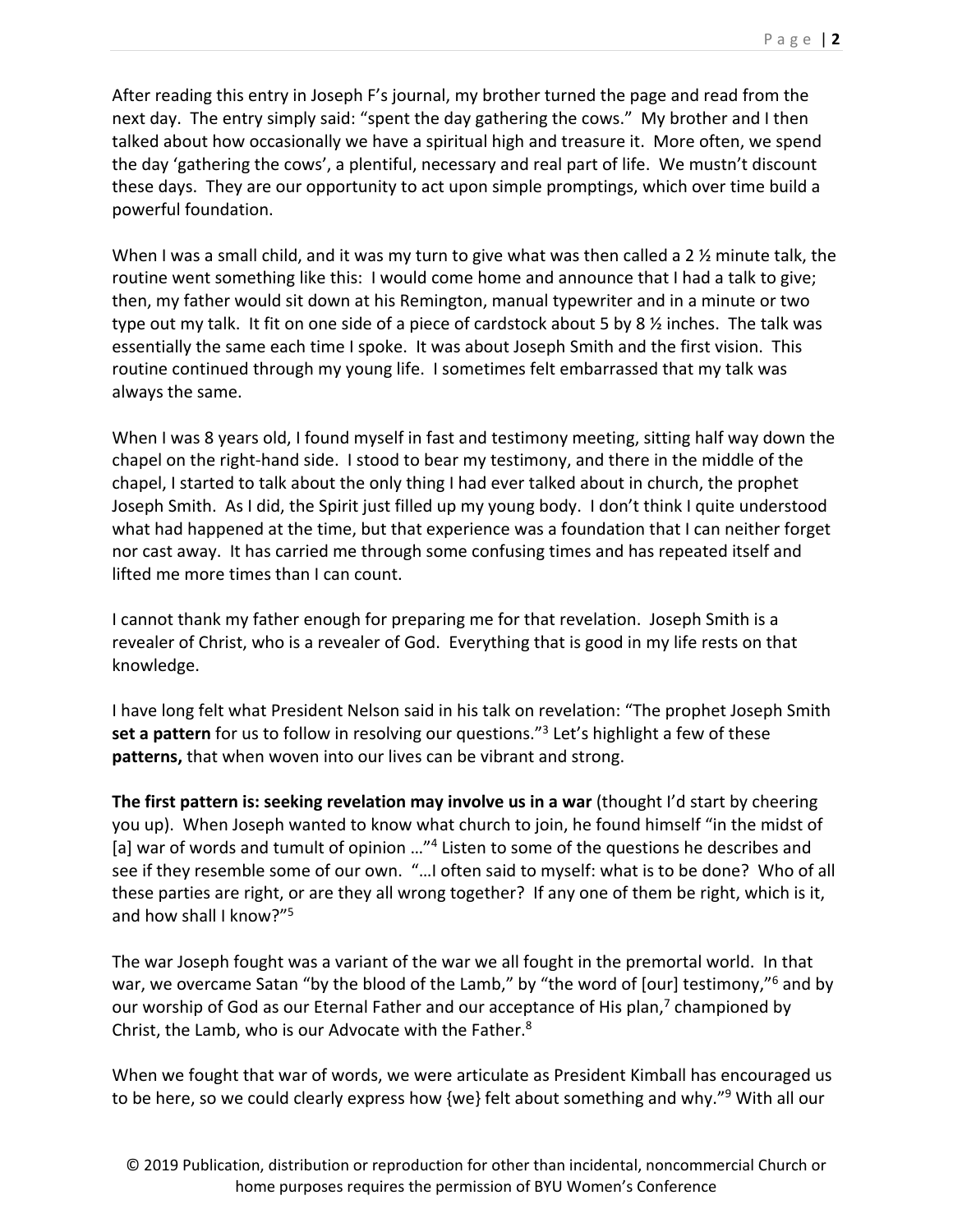spiritual energy, we fought for the right to have Christ advocate his cause and ours against the great Accuser.10 Because of **patterns** of righteous women, I can look back with and 'eye of faith' and see that we did not scream and rant; we were strong, but composed; we stood for truth, and we were victorious. In our victory, we learned the profound differences between the healing cause of our righteous ADVOCATE and the damning cause of our ACCUSER.

The war we fought and won in our first estate rages on in our second estate. Again, from President Nelson: Begin quote "{we} were taught in the spirit world to prepare {us} for anything and everything {we} would encounter during this latter part of these latter days. THAT TEACHING ENDURES WITHIN [US]!"<sup>11</sup> End quote

In this life we can win again. Our most effective weapon is God's redeeming love, in contrast to the weapons of the adversary. The strength of our advocate still exceeds the strength of our accuser. With dignity and poise, we can stand for truth, and like our advocate, "never, no never, no never forsake."<sup>12</sup> We witnessed his strength in the premortal realm; we can stand as witnesses again in our second estate, and after we have witnessed it here, we will witness it a third time, as we join numberless throngs dressed in white crying: "Salvation to our God…and unto the Lamb."13

Continuing with **Joseph's pattern**, "while I was laboring under the extreme difficulties, caused by the contests of these parties of religionists…"14 We all have individual journeys. Our difficulties may have different sources, but we all know that difficulty is part of life, in fact it is one of the purposes of our life. In speaking of these challenges, the Lord said he would "prove [us] herewith to see if [we would] do all things whatsoever the [he] would command [us]."<sup>15</sup> Much has been written and spoken concerning trials and afflictions. While I was pondering afflictions, I was one day reading in the Book of Mormon, and read of a people who were much afflicted. Their response inspired me. It was to "fast and pray oft, and … wax stronger and stronger in their humility, and firmer and firmer in the faith of Christ, unto the filling their souls with joy and consolation, yea, even to the purifying and the sanctification of their hearts, which sanctification cometh because of their yielding their hearts unto God."14 My husband and I recently witnessed such joy and consolation in the face of affliction.

With permission, I will share an experience of extreme difficulty as told by a faithful sister who serves in the temple. The experience recounts the long journey from grief and shock, to healing. She told me of her son – a tall, handsome, sensitive, sweet, humorous and very bright young man. He was also a gifted musician, who graduated from college with a degree in biomedical engineering. He also had his troubles. Depression runs in her family and he was afflicted with it. Through the teen years she managed medications, and doctor's appointments, and tried to help him as best she could. Ten years ago, he shared that he was gay. In the course of his struggles, he had his name removed from the records of the Church and lived a lifestyle that was contrary to her beliefs.

Eight and a half years ago, this beautiful boy took his own life. My friend talked of her grief and the years of tremendous guilt and suffering. Grief grows many "what ifs," and she had many. Though she never condoned his lifestyle, she was grateful she was able to come to an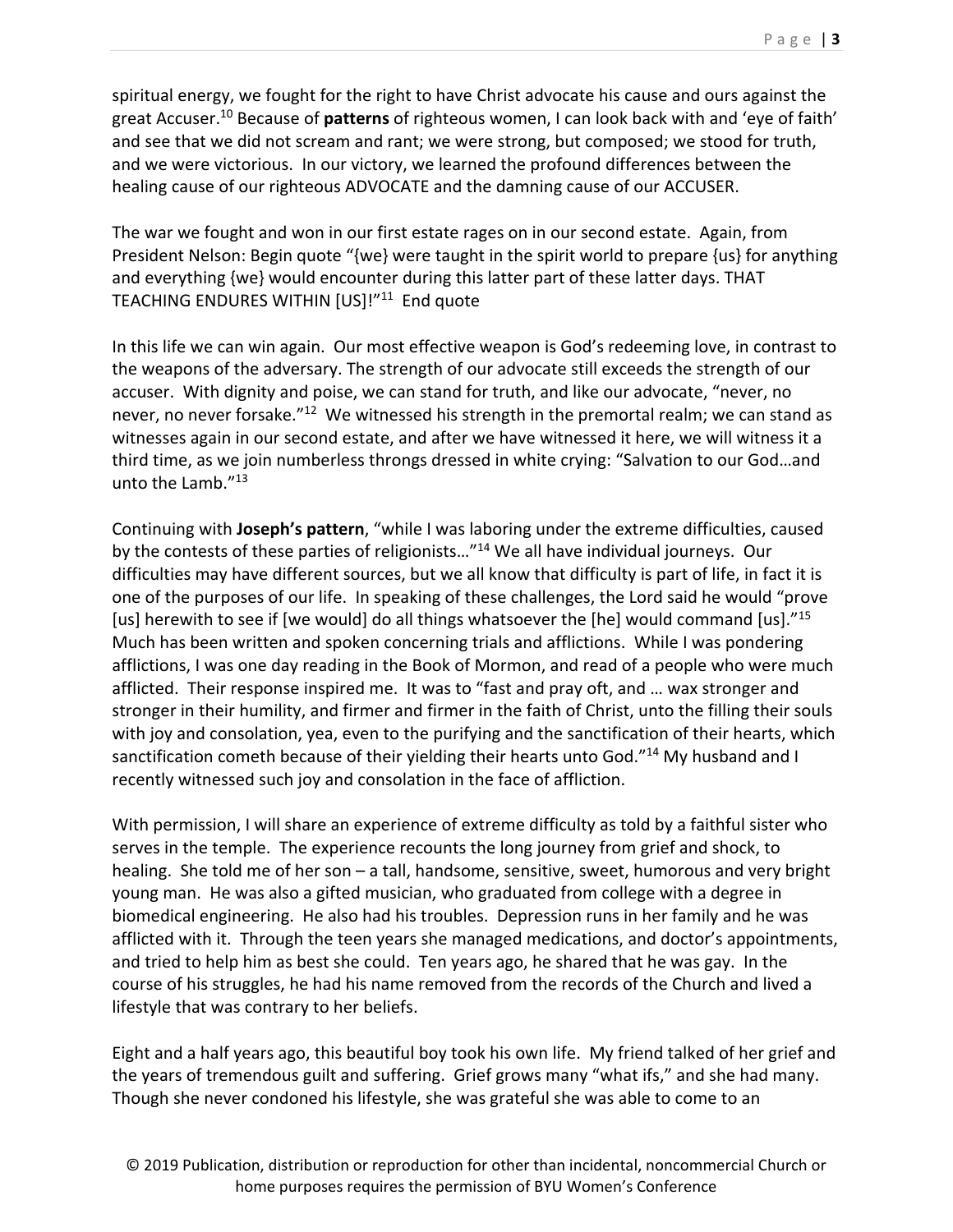understanding of his challenges and was able to tell him so. The last 18 months of his life, by his own choice, he was estranged from the family.

Through this time of tribulation this faithful sister had some sustaining miracles. One happened shortly after his death. She inherited the love of family history from her mother, who is now deceased. This sister knows of the promises we have been given regarding help from the other side of the veil, as we work in behalf of our kindred dead. While in the temple she heard her mother tell her "I am taking care of him." This was a great comfort to her.

In her letter to me, this sister said: "One of the great desires of my heart has always been that my husband and I would someday have all of our children and their spouses in the temple at the same time. And so, I began to pray that our son would do the necessary things to qualify for baptism again. I prayed for years that I would feel the promptings when it was time to have him re-baptized in the temple, because I knew he needed time before he was ready to accept the ordinance. I wanted to feel him there when it happened.

Four years ago, I felt impressed to write to Salt Lake and ask for permission to have our son re‐ baptized. I received a letter and a temple ordinance card and kept it in a safe place for the special day. In January of this year my prayers were answered when both my husband and I began having promptings to go to the temple for our son.

The day of our son's baptism was very special. I work at the baptistry and knew it would be more special to do this sacred ordinance during my shift and among loving friends…My husband was proxy and we both were so emotional before, during and after the ordinance. The Spirit was so strong. I had fasted and prayed during the days before and we had prayed as a family that he would accept these ordinances. I had prayed that I would feel my son's presence and I did—in prayer meeting, at the font and in the chapel awaiting confirmation. I know without a doubt that he accepted these ordinances and is happy! I am so grateful to my Heavenly Father for this blessing. I am also thankful that I have felt lifted and have a lighter heart. I feel like the last vestiges of guilt and pain have been swept away and I feel cleansed just as he is. I only have thoughts of love and forgiveness and closeness towards my son. The healing that we can have because of the Atonement of Jesus Christ is real! He is there and will mend our broken hearts." End of quote.

I, with my husband, joined to witness this beautiful experience in the baptistry. It was remarkable to feel the thinning of the veil. It is a testimony renewed to me, that those on the other side of the veil do not cease to love us, nor we them. They exercise faith in our behalf, as we do in theirs.

The temple is a place of revelation. For example, covenants we make there reveal God and His Son. When we make a covenant of obedience and keep that covenant, God reveals himself to us, and we reveal our own God‐like nature to ourselves.

The Savior was perfectly obedient to God, in all things. IT TRULY IS a revelation to us, when we make and keep covenants with God. It is in the ordinances, that the power of Godliness is manifest.<sup>15</sup> I bear testimony that we felt that power that day. There are countless examples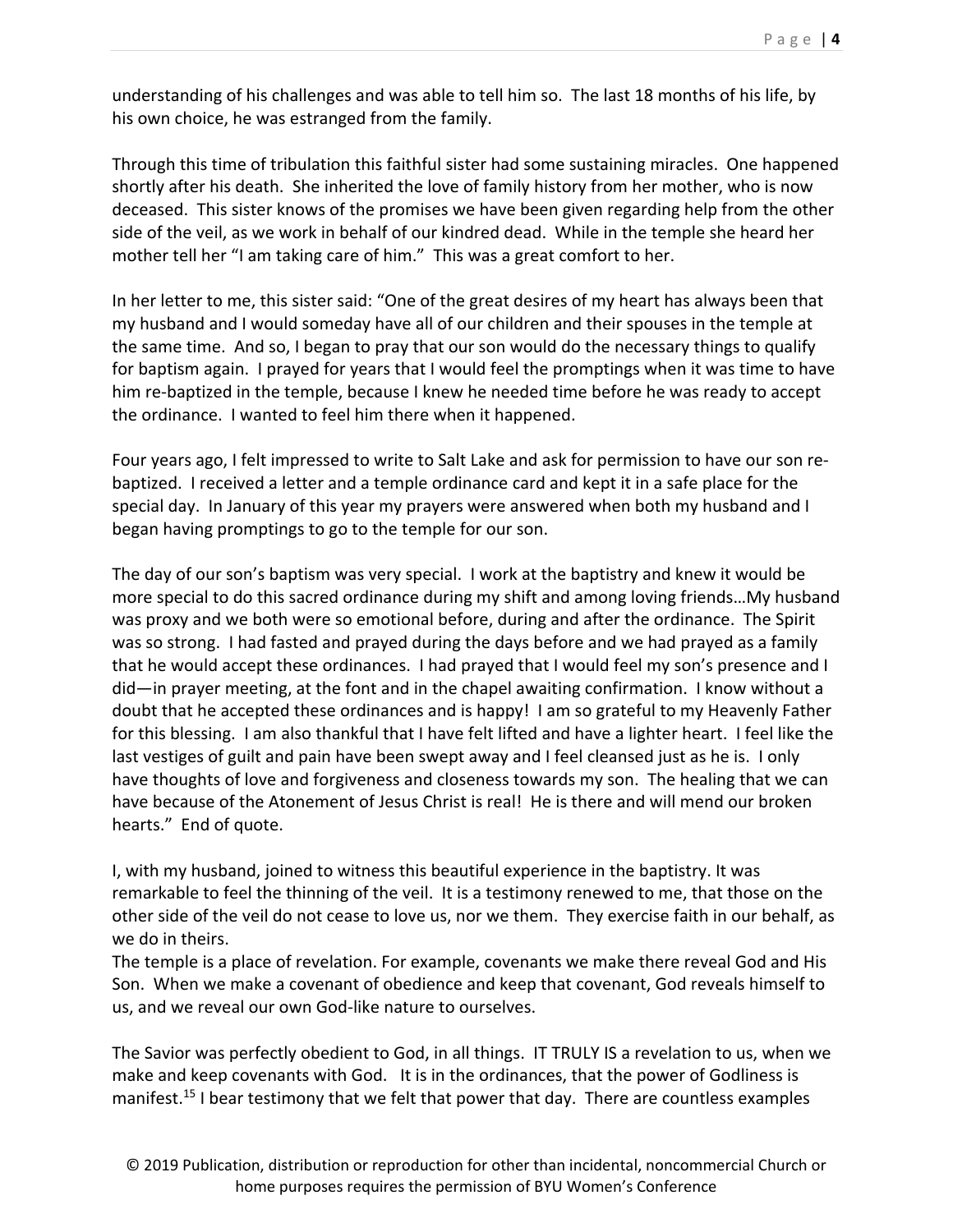every day in the temple. Not only is it a place of healing, but our spiritual immune system can be stronger because of the temple. It is a place of preventive spiritual health care as well.

Another **profound pattern** illustrated by Joseph Smith was that in his difficulties he turned to the scriptures. While "laboring under…extreme difficulties,"16 he was one day reading the epistle of James. The revelation Joseph received as he read this scripture was so powerful that he gained confidence to withstand the immediate opposition that would soon come. He stated: "Never did any passage of scripture come with more power to the heart of man than this did at this time to mine."<sup>17</sup> This powerful confirmation about the truthfulness of James' statement was the first recorded revelation of this dispensation. It preceded and precipitated Joseph's decision to ask of God which, when he obeyed that decision, resulted in the first vision.

Joseph's response to his experience with reading James **set another pattern**, one of obedience ‐ the first law of heaven – and faith – the first principle of the gospel. Concerning faith and obedience, Elder Bruce R. McConkie taught; "Faith is a gift of God, bestowed as a reward for personal righteousness. It is always given when righteousness is present, and the greater the measure of obedience to God's laws, the greater will be the endowment of faith." If we want revelation, we will want to increase our faith, if we want increased faith, we will want to increase our obedience – obedience connotes action, exact obedience connotes an action of a willing, and an humble heart.

When the prophet issues a challenge and makes a promise, when the Spirit nudges us, when the scriptures inspire us to act, obedience to these revelations prepares us to draw upon the promises and, importantly, to receive additional inspiration and revelation.

What scripture will precipitate our next revelation? Will it be the First Vision, the Brother of Jared on mount Shelem, Moses' Vision, the tree of life, or some other?

The Lord himself, speaking of the scriptures, says: "For it is my voice which speaketh them unto you; for they are given by my Spirit unto you, and by my power you can read them one to another; and save it were by my power you could not have them; Wherefore, YOU CAN TESTIFY THAT YOU HAVE HEARD MY VOICE, AND KNOW MY WORDS."18 That has become my personal testimony. I have heard his voice as I have studied the scriptures. It comes into my mind and my heart. I feel as Mormon when he said: "…because of the things which [have] come to pass already [I] know that it must needs be that all things should come to pass according to that which [has] been spoken."<sup>19</sup> Because I clearly see past prophecies fulfilled, I trust a living prophet to open my vision to the dangers that lie ahead, and seeing helps me fortify.

Not long ago, I had for me, a very disruptive and challenging experience. It lingered in my heart for the entire day. I mentally tried to place it on a shelf, so I could move peacefully forward. I was not successful. I awoke the next morning with the same sense of pall hanging over me, a pall that interrupted my rejoicings.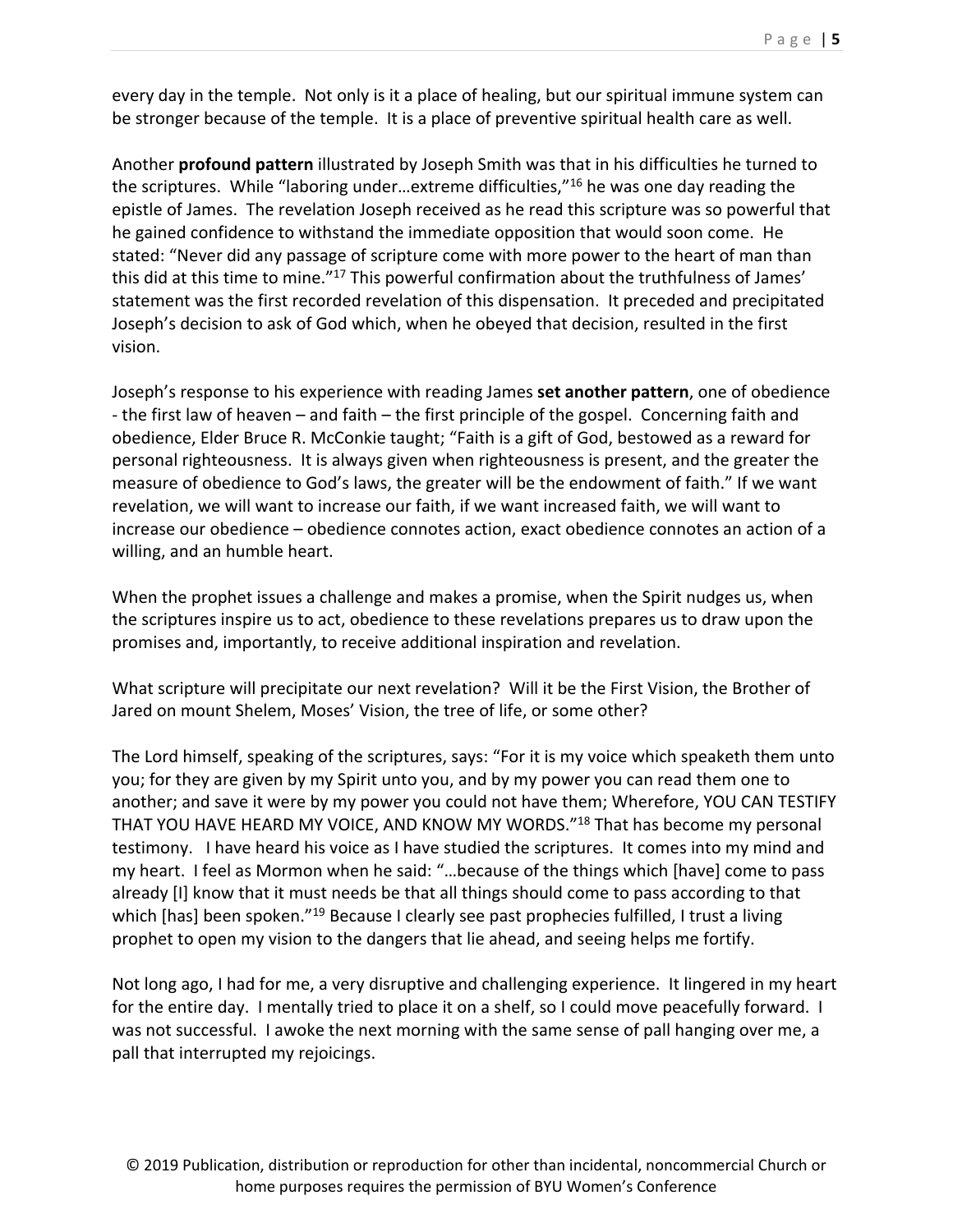After my morning prayers, I sat down with my scriptures. I love the scriptures. I soon found I was engaged and uplifted with what I was learning. My mind was filled with a sense of wonder, a hope began to fill me. I was blessed with a profound revelation – peace. My focus completely changed. I remembered the smart I had experienced the day before, but the feelings of it had vanished. I felt free, more open to the revelations I needed in the present.

This experience repeats itself over and over and over in my life. When I am searching, or preparing, the windows of heaven open as I really concentrate on the scriptures. It doesn't happen when I read to fulfill a goal, or to check off a box. When I read with sincere interest, I always find wonder and new insights, even when they are the same insights I have already had but forgotten. These insights help me 'remember, remember'. They remind me of what my brother Joseph used to say: "Those to whom the Lord speaks most often, are those who are most attentive to that which he has already spoken."

I bear testimony of the scriptures. They are a great source of Living Water, water that quenches our spiritual thirst. When we do not read and ponder them regularly, we begin to dehydrate spiritually. When we are physically thirsty, how often do we take a teeny sip, and feel satisfied. Similarly, a sip in the scriptures will only spiritually hydrate us a sips worth. It may keep us alive, but, just as the physical body preforms better well hydrated, so will our spiritual body.

When we are spiritually unwell, we become deafblind. We no longer have ears to hear, nor eyes to see, hearing we hear not, and seeing we see not. Our vision blurs, and the once transparent windows of heaven become opaque. Our hearing dulls so that we no longer recognize the word of the Lord when we hear it. In that condition, we are more vulnerable to the offer of Satan's filthy water, as an alternative to living water. He adds tantalizing addictive flavors, so we may develop a taste for it, but the filth of that water only exacerbates our loss of sight and hearing.

Fortunately, there is a cure for our spiritual deafness and blindness. President Kimball gave a cure for these spiritual ailments. He said: "I find that when I get casual in my relationship with divinity and when it seems that no divine ear is listening and no divine voice is speaking, that I am far, far away. If I immerse myself in the scriptures the distance narrows and the spirituality returns."<sup>20</sup> close quote. The challenges we face and the solution to those challenges – immersion in the scriptures – is the same for us, as it is for a prophet. Sometimes, we forget that God is no respecter of persons.

I have a testimony of the revelatory power of the scriptures. Reading them is not a race. Develop a taste for them by reading for understanding. A Joseph Smith experience for us may be an eon away, but we do have a type of it when we seek answers in the scriptures, with real intent, as he did. Through the scriptures, we receive light and understanding, peace, hope, and comfort, all under the umbrella of revelation. Then, we **pattern** Joseph's experience. We reflect upon our experience again and again. We know we need wisdom, and we know God knows all. We too are confronted by very different views of what constitutes truth. Without the revelations of the restoration, without living prophets, without the gift of the Holy Ghost, we are left to be tossed about by every wind of doctrine. Our confidence and revelations will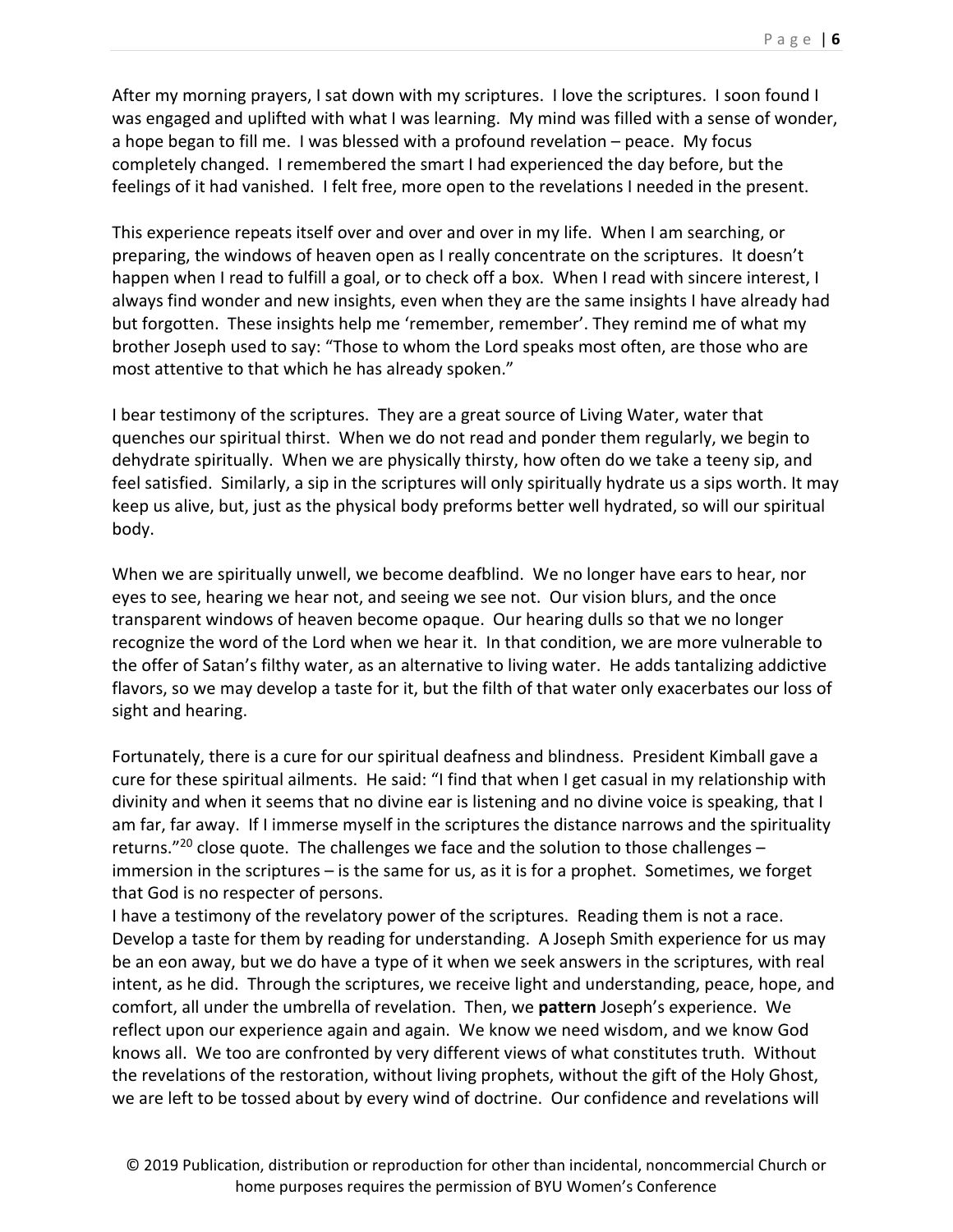grow in life as the word of the Lord becomes as the marrow of our bones, which produces cells to fight spiritual infection, and disease. Be careful when turning to the world, for as the Lord said: "[His} thoughts are not {our] thoughts, neither are [our] ways [His] ways..."<sup>21</sup>

**Prayer is the next pattern**. Joseph recognized that he had a choice to "remain in darkness and confusion" or to "…ask of God."22 In his pattern of prayer, he set several other patterns. For example, he decided in advance where he would go. Similarly, we need a sacred grove, a closet, a 'waters of Mormon', where, like Joseph, we can kneel to pray.

When we find that place, we can be sure that Satan, as the father of all lies, will try to impose his pattern on us as he did with Joseph. With Joseph, Satan's opposition was immediate and intense because Satan knew that the answer to Joseph's prayer would open the dispensation of the fulness of times. Joseph had to "exert all [his] power to call upon God" $^{23}$ . Just at the moment of Joseph's great alarm [note God's timing], Joseph saw a light exactly over his head, above the brightness of the sun… in which God, our Father, and Christ, our Savior, were standing. Then, God introduced His Son and invited Joseph to 'hear him'24.

We are likewise invited to hear him, and, like Joseph, we will feel Satan's opposition. With us, however, Satan's opposition may be more subtle and less intense. It may simply be a thought that God does not care about something so small as our concerns or that we are not worthy to receive an answer to our prayers. But, again, we can adopt Joseph's pattern by exerting all our powers and persistence.

If your imagination is good you can see me at 5 years old – cute huh! I have a huge smile, and I am flashing a ring on my finger. A ring that my mother had given me, which probably cost her a dime. To me it was the most beautiful ring in the world, and I loved it. Sadly, I lost it. I searched everywhere, up and down, in and out. I was desperate, and it felt like such a loss. I decided to pray. After praying, I found it almost immediately. I have prayed over many things in my life, many I felt answered, yet there have been times that I have felt the windows of heaven closed, but it never occurred to me to discount this early experience as silly. I remember it this very moment, as if it just happened. God had actually answered my prayer. I had tried something I had been taught, and it worked.

Our first prayers lay a foundation. As we grow in our prayers, we learn as Oliver Cowdrey did. First, we must study things out in our mind; and then ask God if what we have decided through our study, is right. If it is, we will know in our mind and in our hearts, by the power of the Holy Ghost. If it isn't correct, we will experience confusion.<sup>25</sup>

It's easy to wonder why God would send Lehi out in the wilderness with his family, only to send his sons back for the brass plates, then send them back again to get Ishmael and his family. I fear I may have asked Lehi in frustration, "why can't you organize yourself?", and I may have added, "and prepare every needful thing?" Why didn't the Lord tell Lehi to pick up Ishmael, get the brass plates and then get off to the wilderness? If we were a smaller group, it would be fun to discuss all the lessons they learned in this process. Elder Scott explains: "often when we pray…Heavenly Father will give us gentle (small and simple) promptings (revelations) that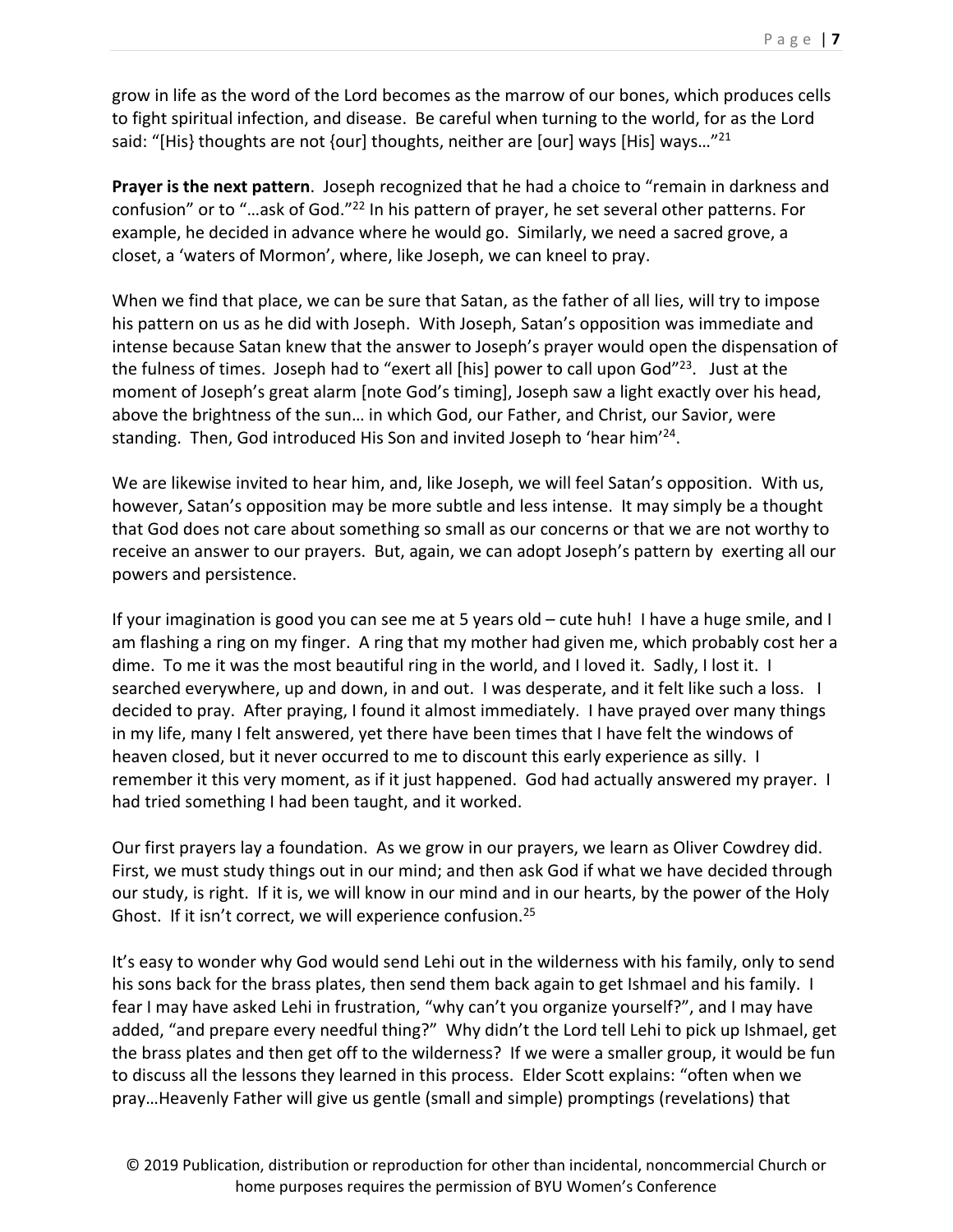require us to think, exercise faith, work, at times struggle, then act….Seldom will you receive a complete response all at once. It will come a piece at a time…"26 End Quote. God's timing often refines us and teaches us patience, as well as a multitude of important lessons.

In the most recent General Conference, President Nelson said: "Ask God what he thinks about you."<sup>27</sup> It reminded me of a young sister I listened to at a stake conference. Speaking of prayer, she said she had some very sweet experiences when she asked God if He loved her. What a beautiful and innocent prayer. When I heard this sister recount her experience, I was transported to Iowa City, where I sat in the home of President Jeppson. I had recently received a recommend, which I had lost, and had gone to his home for a replacement. On the outside, I was fine. On the inside, I was a massive ball of doubt about myself. As President Jeppson sat down, he unfolded my recommend, set it on the table, and before asking any questions, signed it. As he did so, he said to me, "Sister Pinegar, the Spirit has impressed upon me you are worthy to be in the temple, and that the Lord loves you." I thanked him for his kindness, left, got in my car, and fell apart. All my distorted thinking was washed away with tears of gratitude because of the tender mercies of the Lord. I wasn't doing any egregious sin that would deny me access to the temple, but I had fine-tuned the art of getting after myself. The Lord knew me and looked at me in a kinder way than I saw myself. I was not perfect, but he had sent a message that I could set aside my negative feelings. I just needed to look forward, and to continue doing my best and then perhaps just a little more. I remember this as a healing moment and an affirmation of the Lord's love – Revelation.

When the young sister in conference shared her experience, I wondered, why in all the years of feeling the ups and downs and discouraging time I hadn't thought of this powerful opportunity for personal revelation, by asking God if He loves me. I, like you, know it on paper, but to feel Him telling me seemed somehow sweeter. On the other hand, recently at a time of discouragement, I kneeled with the intent of asking that very question. As I began, the thought came to me, "I know the Lord loves me". I knew already the answer to that question. Evidence of His love filled me as I focused on gratitude. I knew He wanted me to remember, remember. I am more mature than I was when praying for a dime store ring – a kindergarten prayer. I know that pondering about what He wants me to pray for, is a graduate school prayer, and that He expects me to get educated.

I will share with you a very practical revelation that taught me to trust the Lord. My husband and I served a mission in the England London South Mission. As part of our assignment, we would travel 2‐3 Sundays a month to speak in Sacrament meetings. It was wonderful to meet the saints that filled the chapels. We travelled in our very small car, on VERY narrow roads, with very many curves, at very high speeds, only inches away from cars going the opposite direction in their very small cars, on the very same narrow roads, with very many curves, and at very high speeds…at the same time we would often maneuver around horses, cyclists, and pedestrians. It was rather nerve wracking for me, and for some reason, my anxiety seemed to affect my husband as well.

Addresses were another trick. Maps were obsolete, GPS systems worked occasionally, but were often untrustworthy. In preparation for these trips, I would print maps that no one could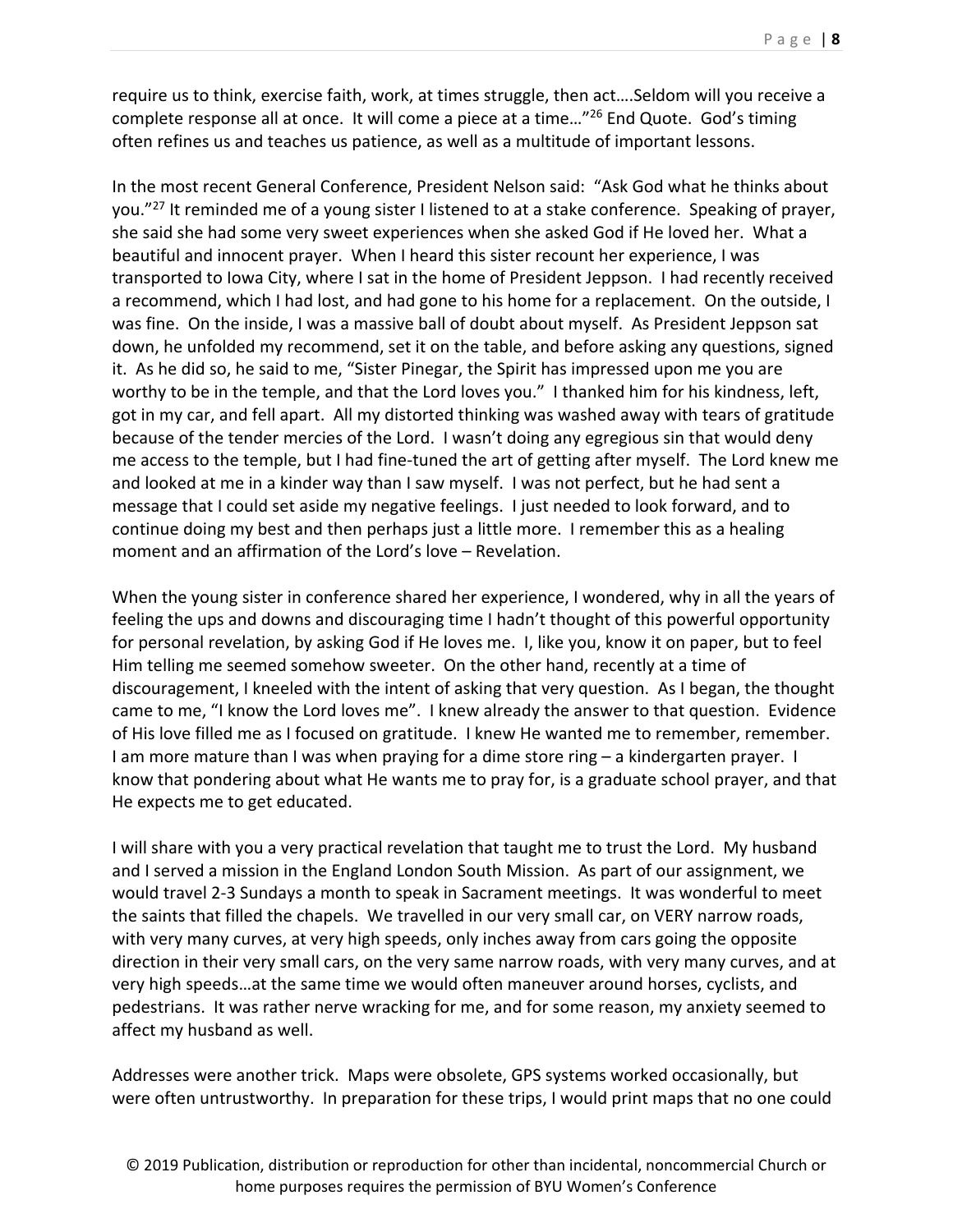understand and make my husband leave with an extra hour travel time as a precaution. After six months of this routine, I was one day in this now familiar setting and a miracle happened. It occurred to me that I had done everything within my power to plan and had left with plenty of time to arrive. Why not say that silent prayer and ask Heavenly Father to give me a sense of where we needed to go, and to allow me to be calm. Miraculously, I was calm, and predictably, we were able to easily find the chapel. This began **a new pattern** for me. I learned to trust the Lord more, and, wonder of wonders, my husband began to enjoy those journeys.

This **pattern** has now blessed so many experiences. After I have paid the price to prepare, I know the Lord will make up the difference. Sometimes, the difference seems to come when I am galloping toward the cliff, in a state of hyper panic. However, I have learned that when serving Him, if I have prepared, and I ask Him, He has never left me alone. It always amazes me. He cares about His work and will be there.

This journey we walk, of proving ourselves, is a practice session, every day and in every way. The purpose of practice is to improve. If we don't learn from our mistakes, we deny revelation. There are many ups and downs and ins and outs, as we gather the cows. It is a journey where we maneuver normal challenges, as well as mine fields cleverly set up by the adversary.

In traversing this path, I find another set of **patterns** revealed by the Prophet Joseph Smith to be very useful. Those **patterns** are found in the temple. I know that I have only begun to scratch the surface of temple understanding, but oh, how I love that which I have come to know. The **patterns** we learn there are infinite. In the temple we walk symbolically from our premortal life, through this life, and after qualifying, arrive in the Celestial Kingdom. Along the way, we make and keep sacred covenants. One of the profound blessings of the temple walk is that we are guided so we can do it just as the Lord intends it to be done. Symbolically, we essentially get to practice our earthly walk perfectly. The more often we walk that temple journey, the more familiar and comfortable the walk becomes, and the more power we have to walk the same walk outside the temple correctly. How blessed we are to be handed this gift, or endowment, that teaches us how to pattern our lives so that we can return to His presence. It is a great evidence that He loves us and wants us to return to Him. He has prescribed the way, and He makes universal exaltation available for all His children, if they choose to receive this gift.

It will be an eon before we are perfect, but having our hearts prepared by temple ordinances will protect and save us, when we follow the patterns we learn. We are armed with covenants and blessed with promises. The closest we will get to perfection in this life is in the temple. It is the Lord's teaching model. The more we go, the deeper the **pattern** imbeds itself in our hearts. And in the course of learning how to save ourselves, we learn another **profound pattern** ‐ that of acting as Saviors for those who cannot do these ordinances for themselves. He blesses us, as well as those we serve, an hundred fold.

I love the scriptural phrase 'a multiplicity of blessings.'28 Does it not describe our lives? We cannot even begin to list a small portion of the blessings and miracles in our lives. All these miracles denote there is a God revealing himself to us. To ignore, or worse, to deny Him is to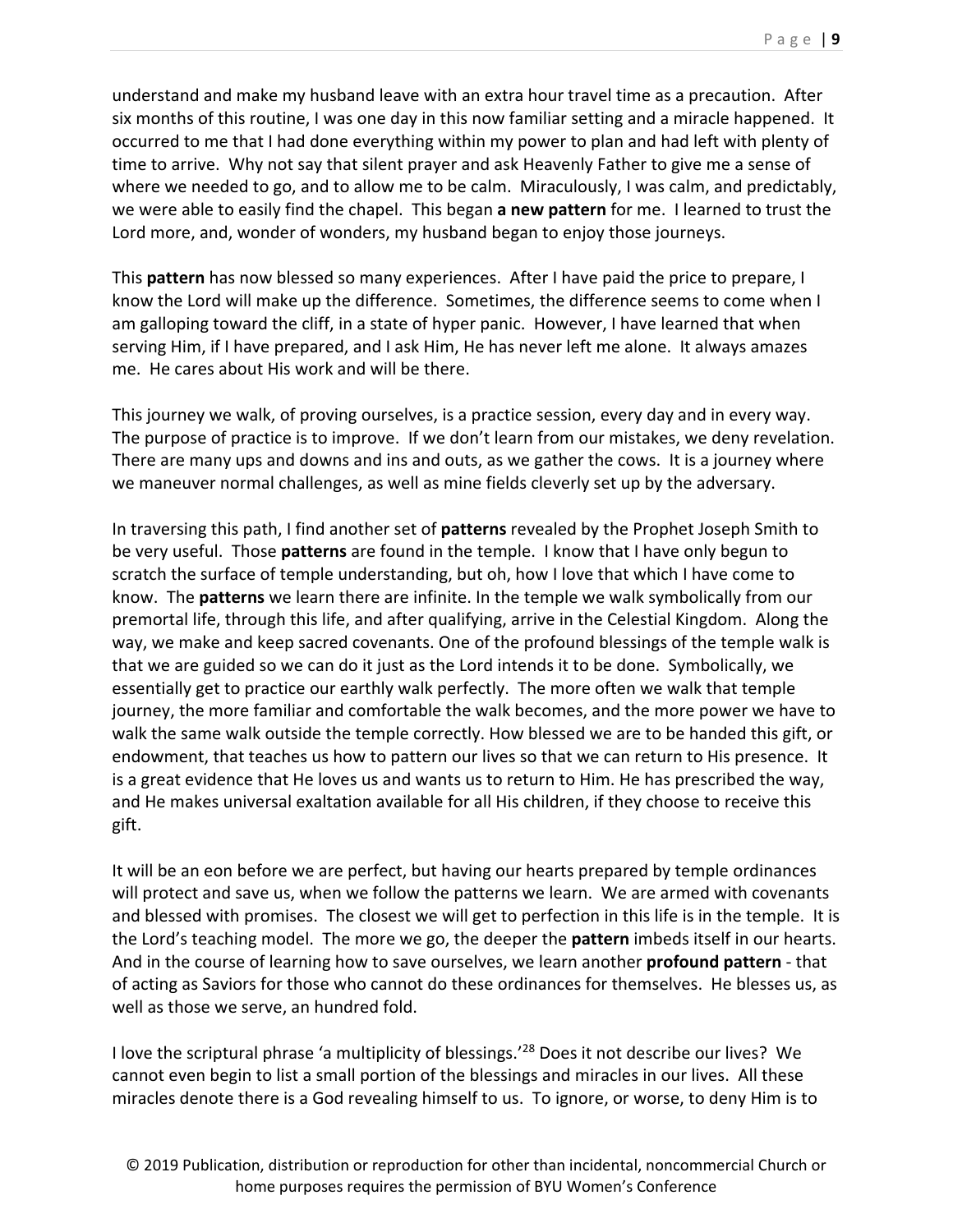deny our own identity, our own existence. It is because of Him that we live, breathe, think, feel, hear, see, heal, and grow. Revelation abounds. As we acknowledge that revelation and act as directed by it, we can, over time, recognize our own grandeur, the grandeur of the godliness that, for the moment, is incompletely developed. Finishing that development is God's sole purpose in revealing His will to us.

Joseph Smith taught, and I have come to know: "that 'God exists.' I need and want to have a correct understanding of His character, perfections and attributes. These things give me a great desire to conform my will to His."<sup>29</sup> I also have deep gratitude and love for the Savior.

Now, one final **pattern, this one illustrating how the Lord dealt with Joseph and will deal with us.** The Lord said: "I have sent forth the fulness of my gospel by the hand of my servant Joseph; and in weakness have I blessed him."<sup>30</sup> If the Lord will bless Joseph, with such magnificent blessings, even in his weakness, I have confidence he will bless me too. I am painfully aware of my own weakness and I long for those blessings.

Recognize with me the fulfillment of a prophecy of the Lord, given Joseph while in Liberty Jail. "The ends of the earth shall inquire after thy name, (literally fulfilled) and fools shall have thee in derision, and hell shall rage against thee," (literally fulfilled), and then the contrast, "while the pure in heart, and the wise, and the noble, and the virtuous, shall seek counsel, and authority, and blessings constantly from under thy hand."<sup>31</sup> (literally fulfilled).

As we pattern our lives after the righteous patterns of those the Lord calls to preside over us, even in their weakness, I know we will be numbered with the pure in heart, noble, and virtuous, and we will receive the multiplicity of blessings associated with that numbering.

- 1. Russell M. Nelson, "Revelation for the Church, Revelation for Our Lives," April 2018
- 2. Teachings of the Prophet Joseph Smith, p 328
- 3. Russell M. Nelson, "Revelation for the Church, Revelation for Our Lives," April 2018
- 4. Joseph Smith History 1:10
- 5. Joseph Smith History 1:10
- 6. Revelations 12:11
- 7. The Family A Proclamation to the World
- 8. D&C 45:3
- 9. Ensign May 2017, Sharon Eubank
- 10. Rev 12:10
- 11. Russell M. Nelson, "Becoming True Millennials," Jan 16, 2016
- 12. How Firm a Foundation, Hymn 85
- 13. Rev 7:10
- 14. Hel 3:35
- 15. D&C 84:20
- 16. Joseph Smith History 1:11
- 17. Joseph Smith History 1:12
- 18. D&C 18:35‐36
- 19. 3 Ne 5:2